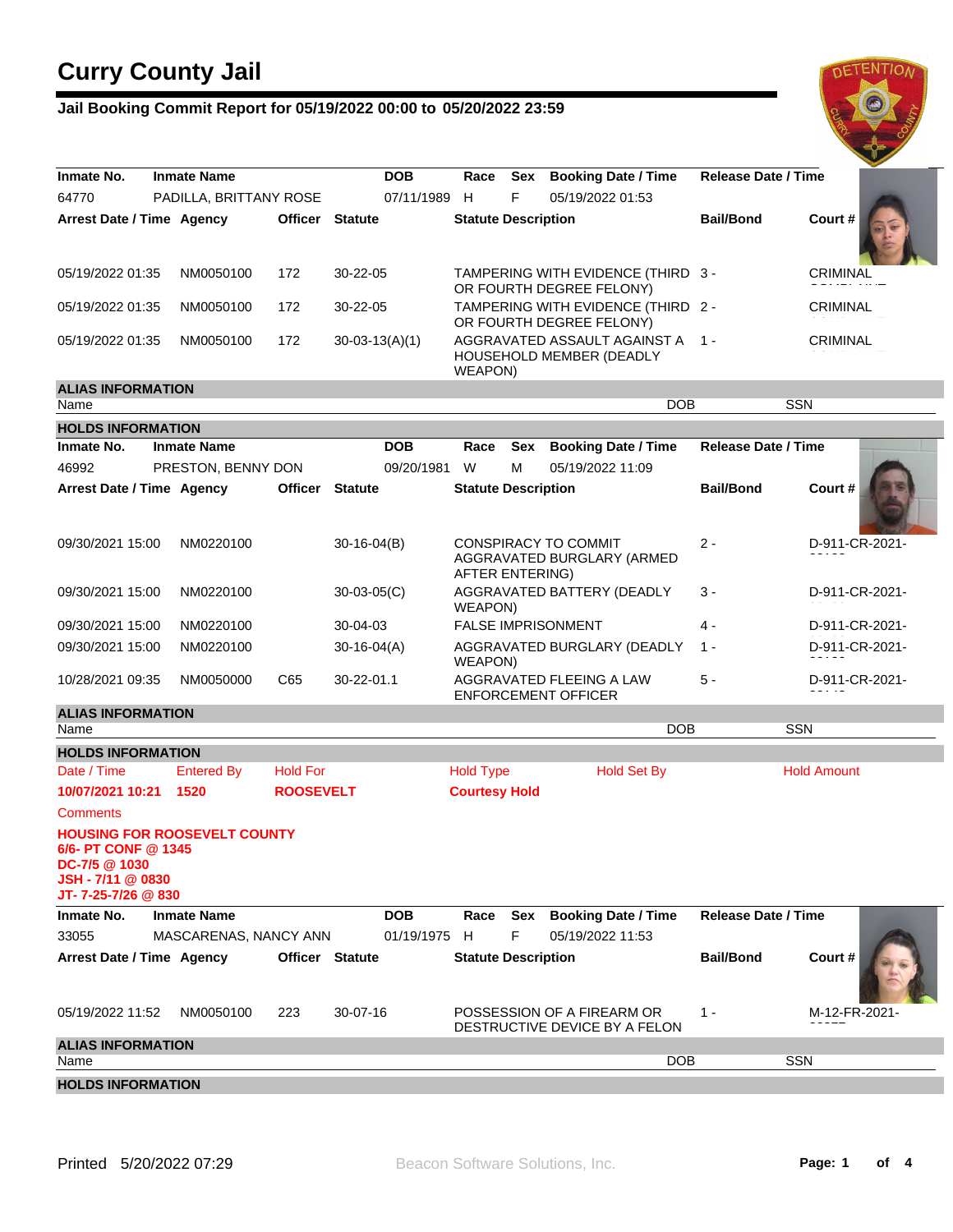### **Jail Booking Commit Report for 05/19/2022 00:00 to 05/20/2022 23:59**



| Inmate No.                                                                         | <b>Inmate Name</b>              |                        | <b>DOB</b>        | Race                       | Sex        | <b>Booking Date / Time</b>                             | <b>Release Date / Time</b> |                    |
|------------------------------------------------------------------------------------|---------------------------------|------------------------|-------------------|----------------------------|------------|--------------------------------------------------------|----------------------------|--------------------|
| 64254                                                                              | CATANZARO, DUSTYN JACE          |                        | 03/13/1996        | W                          | м          | 05/19/2022 13:48                                       |                            |                    |
| Arrest Date / Time Agency                                                          |                                 | <b>Officer Statute</b> |                   | <b>Statute Description</b> |            |                                                        | <b>Bail/Bond</b>           | Court#             |
| 05/19/2022 13:41                                                                   | NM0050100                       | 238                    | 31-21-15A         |                            |            | PROBATION VIOLATION                                    | $1 -$                      | M-12-VM-2021-      |
| 05/19/2022 13:41                                                                   | NM0050100                       | 238                    | $31 - 12 - 3$     |                            |            | <b>FAILURE TO PAY FINES</b>                            | 2 -                        | M-12-VM-2021-      |
| <b>ALIAS INFORMATION</b>                                                           |                                 |                        |                   |                            |            |                                                        |                            |                    |
| Name                                                                               |                                 |                        |                   |                            |            | DOB                                                    |                            | SSN                |
| <b>HOLDS INFORMATION</b>                                                           |                                 |                        |                   |                            |            |                                                        |                            |                    |
| Date / Time                                                                        | <b>Entered By</b>               | <b>Hold For</b>        |                   | <b>Hold Type</b>           |            | <b>Hold Set By</b>                                     |                            | <b>Hold Amount</b> |
| 05/19/2022 13:55                                                                   | 9804                            | <b>COURT</b>           |                   | <b>Probation</b>           |            | <b>JUDGE BURNS</b>                                     |                            |                    |
| <b>Comments</b>                                                                    |                                 |                        |                   |                            |            |                                                        |                            |                    |
| <b>BW:PROBATION VIOLATION</b><br>CASE NO. M-12-VM-2021-00020                       |                                 |                        |                   |                            |            |                                                        |                            |                    |
| Inmate No.                                                                         | <b>Inmate Name</b>              |                        | <b>DOB</b>        | Race                       | <b>Sex</b> | <b>Booking Date / Time</b>                             | <b>Release Date / Time</b> |                    |
| 17874                                                                              | LOPEZ, GILBERT MARTIN           |                        | 11/29/1971        | H                          | м          | 05/19/2022 14:26                                       |                            |                    |
| Arrest Date / Time Agency                                                          |                                 | <b>Officer</b>         | <b>Statute</b>    | <b>Statute Description</b> |            |                                                        | <b>Bail/Bond</b>           | Court#             |
| 05/19/2022 11:30                                                                   | NM0050100                       | 223                    | $31 - 03 - 09(A)$ | <b>CHARGE</b>              |            | <b>FAILURE TO APPEAR ON A FELONY</b>                   | $1 -$                      | M-44-FR-2021-      |
| 05/19/2022 11:30                                                                   | NM0050100                       | 223                    | $30 - 22 - 01(B)$ | (ARREST)                   |            | <b>RESISTING, EVADING OR</b><br>OBSTRUCTING AN OFFICER | $2 -$                      | CRIMINAL           |
| 05/19/2022 11:30                                                                   | NM0050100                       | 223                    | 66-03-0018(B)     |                            |            | <b>EXPIRED REGISTRATION PLATE</b>                      | 3 -                        | <b>CRIMINAL</b>    |
| 05/19/2022 11:30                                                                   | NM0050100                       | 223                    | 66-05-039         |                            |            | DRIVING WHILE LICENSE<br>SUSPENDED OR REVOKED          | 4 -                        | CRIMINAL           |
| 05/19/2022 11:30                                                                   | NM0050100                       | 223                    | 66-05-205         | NO INSURANCE               |            |                                                        | $5 -$                      | <b>CRIMINAL</b>    |
| <b>ALIAS INFORMATION</b>                                                           |                                 |                        |                   |                            |            | <b>DOB</b>                                             |                            | <b>SSN</b>         |
| Name<br>LOPE, GILBERT LORENZO<br><b>LOPEZ, GILBERT M</b><br>LOPEZ, GILBERT LORENZO |                                 |                        |                   |                            |            |                                                        |                            |                    |
| <b>HOLDS INFORMATION</b>                                                           |                                 |                        |                   |                            |            |                                                        |                            |                    |
| Date / Time                                                                        | <b>Entered By</b>               | <b>Hold For</b>        |                   | <b>Hold Type</b>           |            | <b>Hold Set By</b>                                     |                            | <b>Hold Amount</b> |
| 05/19/2022 14:36 9804<br><b>Comments</b>                                           | BW; FTA FOR PRELIM HRG 4/6/2022 | <b>ROOSEVELT</b>       |                   | <b>Out of County</b>       |            | <b>JUDGE MITCHELL</b>                                  |                            |                    |
| CASE NO. M-44-FR-2021-00029                                                        |                                 |                        |                   |                            |            |                                                        |                            |                    |
| Inmate No.                                                                         | <b>Inmate Name</b>              |                        | <b>DOB</b>        | Race                       | Sex        | <b>Booking Date / Time</b>                             | <b>Release Date / Time</b> |                    |
| 64452                                                                              | <b>BRADY, CHASE GARRETT</b>     |                        | 11/30/1996        | W                          | м          | 05/19/2022 14:27                                       |                            |                    |
| Arrest Date / Time Agency                                                          |                                 | Officer Statute        |                   | <b>Statute Description</b> |            |                                                        | <b>Bail/Bond</b>           | Court#             |
| 05/19/2022 14:25                                                                   | NM0050100                       | 238                    | $31 - 03 - 09(A)$ | <b>CHARGE</b>              |            | FAILURE TO APPEAR ON A FELONY                          | $1 -$                      | M-12-FR-2022-      |
| <b>ALIAS INFORMATION</b>                                                           |                                 |                        |                   |                            |            |                                                        |                            |                    |
| Name<br><b>CHASE, BRADY NMN</b>                                                    |                                 |                        |                   |                            |            | <b>DOB</b>                                             |                            | <b>SSN</b>         |
|                                                                                    |                                 |                        |                   |                            |            |                                                        |                            |                    |
| <b>HOLDS INFORMATION</b>                                                           |                                 |                        |                   |                            |            |                                                        |                            |                    |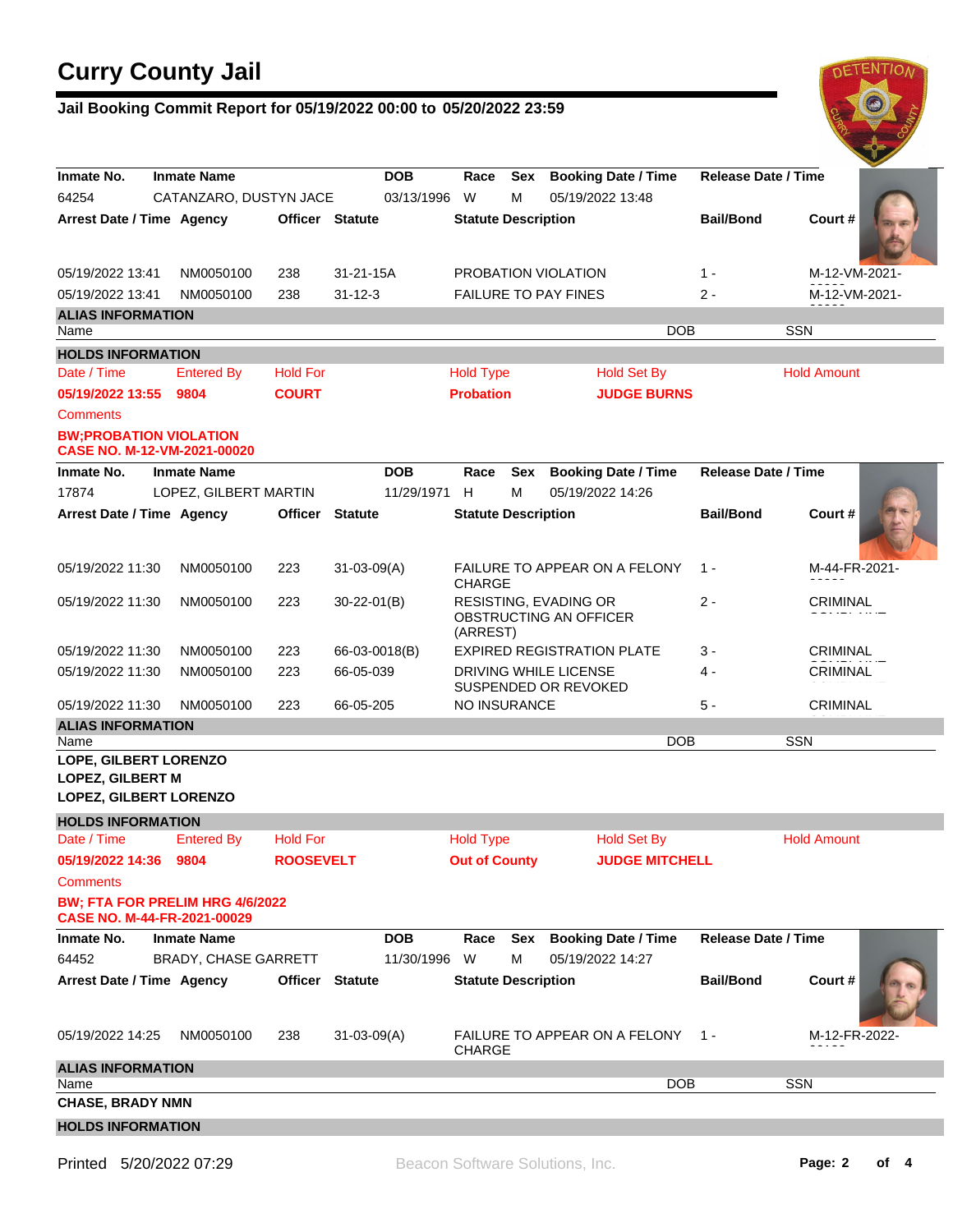### **Jail Booking Commit Report for 05/19/2022 00:00 to 05/20/2022 23:59**



| Date / Time                                                                    | <b>Entered By</b>         | <b>Hold For</b>        |                | <b>Hold Type</b>           |     | <b>Hold Set By</b>                                   |                            | <b>Hold Amount</b> |  |  |  |
|--------------------------------------------------------------------------------|---------------------------|------------------------|----------------|----------------------------|-----|------------------------------------------------------|----------------------------|--------------------|--|--|--|
| 05/19/2022 14:45                                                               | <b>COURT</b><br>9804      |                        |                | <b>Incustody</b>           |     |                                                      | <b>JUDGE VANDER DUSSEN</b> |                    |  |  |  |
| <b>Comments</b>                                                                |                           |                        |                |                            |     |                                                      |                            |                    |  |  |  |
| BW;FTA FOR PRELIM 5/19/22@10AM<br>CASE NO. M-12-FR-2022-00122                  |                           |                        |                |                            |     |                                                      |                            |                    |  |  |  |
| Inmate No.                                                                     | <b>Inmate Name</b>        |                        | <b>DOB</b>     | Race                       | Sex | <b>Booking Date / Time</b>                           | <b>Release Date / Time</b> |                    |  |  |  |
| 62011                                                                          | MARTINEZ, MARIA AUGUSTINA |                        | 08/14/1957     | H                          | F   | 05/19/2022 15:05                                     |                            |                    |  |  |  |
| Arrest Date / Time Agency                                                      |                           | <b>Officer Statute</b> |                | <b>Statute Description</b> |     |                                                      | <b>Bail/Bond</b>           | Court#             |  |  |  |
|                                                                                |                           |                        |                |                            |     |                                                      |                            |                    |  |  |  |
| 05/19/2022 14:50                                                               | NM0050000                 | C5                     | 31-21-15A      |                            |     | PROBATION VIOLATION                                  | $1 -$                      | D-905-CR-2018-     |  |  |  |
| <b>ALIAS INFORMATION</b>                                                       |                           |                        |                |                            |     |                                                      | <b>DOB</b>                 | <b>SSN</b>         |  |  |  |
| Name<br><b>MARTINEZ, MARIA AUGUSTINA</b>                                       |                           |                        |                |                            |     |                                                      |                            |                    |  |  |  |
| <b>HOLDS INFORMATION</b>                                                       |                           |                        |                |                            |     |                                                      |                            |                    |  |  |  |
| Date / Time                                                                    | <b>Entered By</b>         | <b>Hold For</b>        |                | <b>Hold Type</b>           |     | <b>Hold Set By</b>                                   |                            | <b>Hold Amount</b> |  |  |  |
| 05/19/2022 15:25                                                               | 9804                      | <b>COURT</b>           |                | <b>Probation</b>           |     | <b>JUDGE VAN SOELEN</b>                              |                            |                    |  |  |  |
| <b>Comments</b>                                                                |                           |                        |                |                            |     |                                                      |                            |                    |  |  |  |
| <b>BW:PROBATION VIOLATION</b><br>CASE NO. D-905-CR-2018-00050                  |                           |                        |                |                            |     |                                                      |                            |                    |  |  |  |
| Inmate No.                                                                     | <b>Inmate Name</b>        |                        | <b>DOB</b>     | Race                       | Sex | <b>Booking Date / Time</b>                           | Release Date / Time        |                    |  |  |  |
| 32491                                                                          | FLORES, RALPH ANTHONY     |                        | 08/25/1967     | H                          | м   | 05/19/2022 15:19                                     |                            |                    |  |  |  |
| Arrest Date / Time Agency                                                      |                           | <b>Officer Statute</b> |                | <b>Statute Description</b> |     |                                                      | <b>Bail/Bond</b>           | Court#             |  |  |  |
|                                                                                |                           |                        |                |                            |     |                                                      |                            |                    |  |  |  |
| 05/19/2022 13:30                                                               | <b>STATE</b>              | 502                    | 30-22-03       |                            |     | <b>CONCEALING IDENTITY</b>                           | $1 -$                      | <b>CRIMINAL</b>    |  |  |  |
| 05/19/2022 13:30                                                               | <b>STATE</b>              | 502                    | 66-05-039      |                            |     | <b>DRIVING WHILE LICENSE</b><br>SUSPENDED OR REVOKED | $2 -$                      | CRIMINAL           |  |  |  |
| 05/19/2022 13:30                                                               | <b>STATE</b>              | 502                    | 66-03-0004     |                            |     | <b>FAILURE TO REGISTER VEHICLE</b>                   | 3 -                        | <b>CRIMINAL</b>    |  |  |  |
| 05/19/2022 13:30                                                               | <b>STATE</b>              | 502                    | 66-05-205      | NO INSURANCE               |     |                                                      | 4 -                        | <b>CRIMINAL</b>    |  |  |  |
| 05/19/2022 13:30                                                               | <b>STATE</b>              | 502                    | 66-03-0018(A)  | <b>PLATE</b>               |     | FAILURE TO DISPLAY REGISTRATION 5 -                  |                            | CRIMINAL           |  |  |  |
| 05/19/2022 00:00                                                               | <b>APO</b>                |                        | $31 - 21 - 15$ | <b>PAROLE VIOLATION</b>    |     |                                                      | 6 -                        | D-905-CR-2020-     |  |  |  |
| 05/19/2022 00:00                                                               | <b>APO</b>                |                        | 31-21-15A      |                            |     | PROBATION VIOLATION                                  | $7 -$                      | D-905-CR-2020-     |  |  |  |
| <b>ALIAS INFORMATION</b>                                                       |                           |                        |                |                            |     |                                                      | <b>DOB</b>                 | <b>SSN</b>         |  |  |  |
| Name<br><b>FLORES, RALPH ANTHONY</b>                                           |                           |                        |                |                            |     |                                                      |                            |                    |  |  |  |
| <b>FLORES, RALPH ANTHONY</b>                                                   |                           |                        |                |                            |     |                                                      |                            |                    |  |  |  |
| <b>HOLDS INFORMATION</b>                                                       |                           |                        |                |                            |     |                                                      |                            |                    |  |  |  |
| Date / Time                                                                    | <b>Entered By</b>         | <b>Hold For</b>        |                | <b>Hold Type</b>           |     | <b>Hold Set By</b>                                   |                            | <b>Hold Amount</b> |  |  |  |
| 05/19/2022 16:02                                                               | 0594                      | <b>APPO</b>            |                | <b>Parole</b>              |     | <b>PERKINS, HALIE</b>                                |                            |                    |  |  |  |
| Comments                                                                       |                           |                        |                |                            |     |                                                      |                            |                    |  |  |  |
| APO ARREST ORDER; INVESTIGATION OF NEW CHARGES<br>CASE NO. D-905-CR-2020-00144 |                           |                        |                |                            |     |                                                      |                            |                    |  |  |  |
| Date / Time                                                                    | <b>Entered By</b>         | <b>Hold For</b>        |                | <b>Hold Type</b>           |     | <b>Hold Set By</b>                                   |                            | <b>Hold Amount</b> |  |  |  |
| 05/20/2022 07:22                                                               | 0594                      | <b>APPO</b>            |                | <b>Probation</b>           |     | <b>PERKINS, HALIE</b>                                |                            |                    |  |  |  |
| Comments                                                                       |                           |                        |                |                            |     |                                                      |                            |                    |  |  |  |
| APO ARREST ORDER; INVESTIGATION OF NEW CHARGES<br>CASE NO. D-905-CR-2020-00144 |                           |                        |                |                            |     |                                                      |                            |                    |  |  |  |